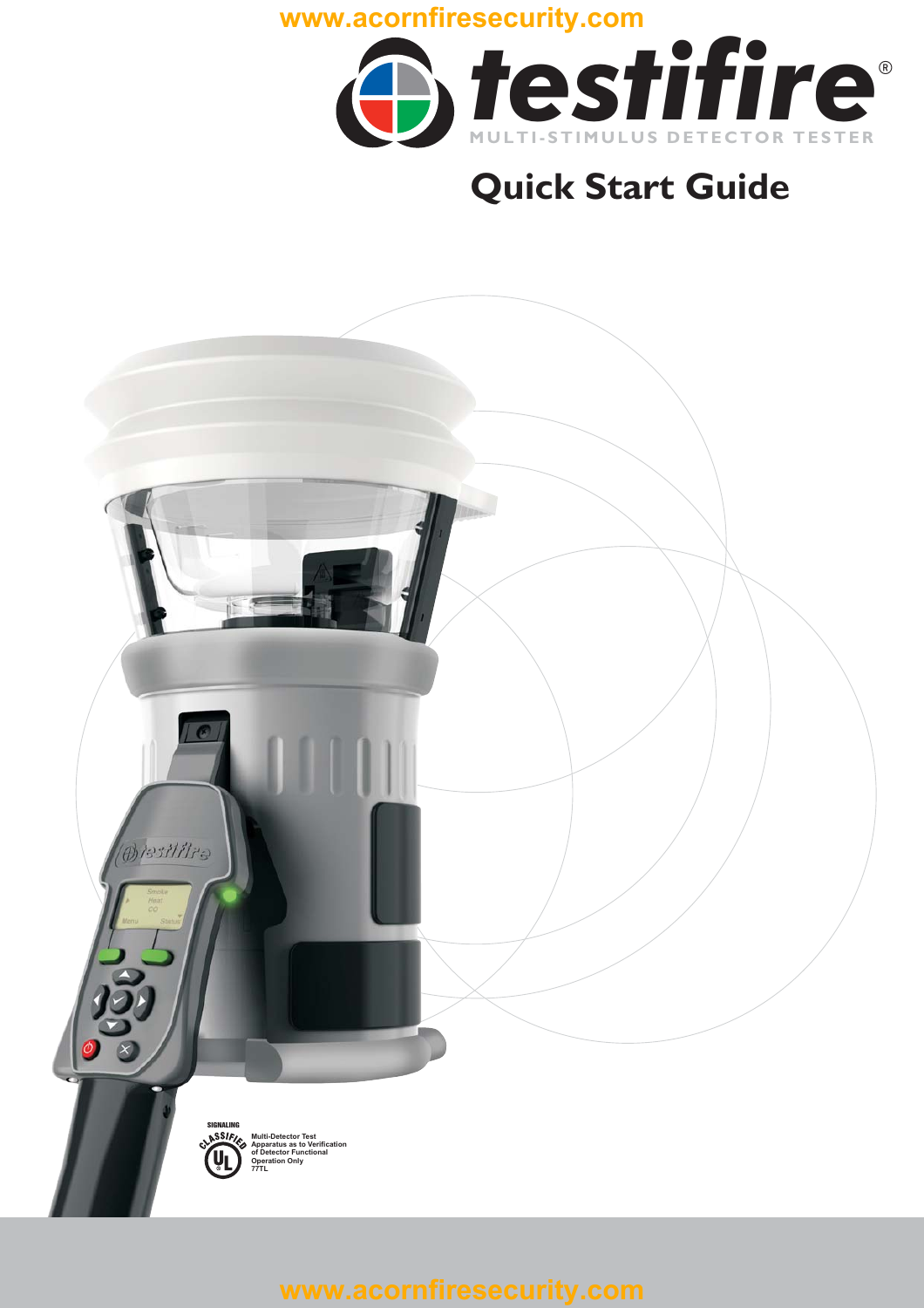# **<www.acornfiresecurity.com>**



Trickle charge Fast charge

**4**

- $\bullet$  The charger can be connected to a mains power outlet or a 12 volt vehicle socket (**I**). When connected, the red Power LED will illuminate.
- $\bullet$ Connect the Battery Baton to the charger and turn the locking ring  $(2 \& 3)$ .
- $\bullet$ The yellow Fast Charge LED will illuminate (4).
- $\bullet$ Charge times vary but can be 75-90 minutes when charging a fully discharged Battery Baton.
- $\bullet$  When fully charged, the charger will switch to Trickle Charge and the green LED will illuminate (4). **Note:** Use only NiMH Battery

Batons with Testifire.

### **1. Charging the Battery Baton 2. Inserting the Battery Baton**





- $\bullet$  To insert the Battery Baton, hold the Testifire head unit by the handle and depress the upper spring button on the Battery Baton. Align the button with the location hole in the handle and push the Battery Baton into the handle until the button springs up through the location hole (5).
- $\bullet$  Insert the other end of the Battery Baton into the Solo access pole and depress the lower spring button. Align it with the location hole and push the Battery Baton further into the pole until the button springs up through the hole (6).

# **3. Removal & Replacement of**

**Smoke Capsules** (Testifire 1000 & 2000 series)



### **Removal:**

- (7) on the body of the Testifire by **Note:** Testifire 1000 series units • Release the upper access cover **A** opening it from the right hand side. only have one access cover. **7 9**
	- Squeeze the two clips **B** of the used capsule and gently pull the capsule out.

### **Replacement:**

- $\bullet$  Remove the capsule from its outer carton and Anti-Static bag.
- cap from the new capsule  $C(8)$ .  $\bullet$  Remove the spring clip protector
- $\bullet$  Holding the capsule by the spring clips with the label on the underside, carefully insert the new capsule into the capsule port. Push it into position, ensuring that the clips spring out positively on both sides of the capsule. **8 10**
	- Close the access cover **A** securely.

### **4. Removal & Replacement of CO Capsules** (Testifire 2000 series only)



Tip Protector

**F**

**E**

**F**

Spring Clips

**E**

### **Removal:**

- $\bullet$  Only replace the CO capsule when it is empty. Turn Testifire off for five minutes to allow the capsule to cool down before removing it.
- (9) by opening it from the right  $\bullet$  Release the lower access cover  $\bullet$ hand side.
- Squeeze the spring clips **E** on each side and gently pull the capsule out.
- Do not touch the tip of the CO capsule as it may be hot.

### **Replacement:**

- $\bullet$  Remove the capsule from its carton and Anti-Static bag.
- $\bullet$  Remove the tip protector  $\mathsf{F}$  (10).
- Hold the capsule by the spring clips with the label uppermost. Carefully insert into position, ensuring that the clips spring out positively on both sides.
- Close the access cover **D** securely.

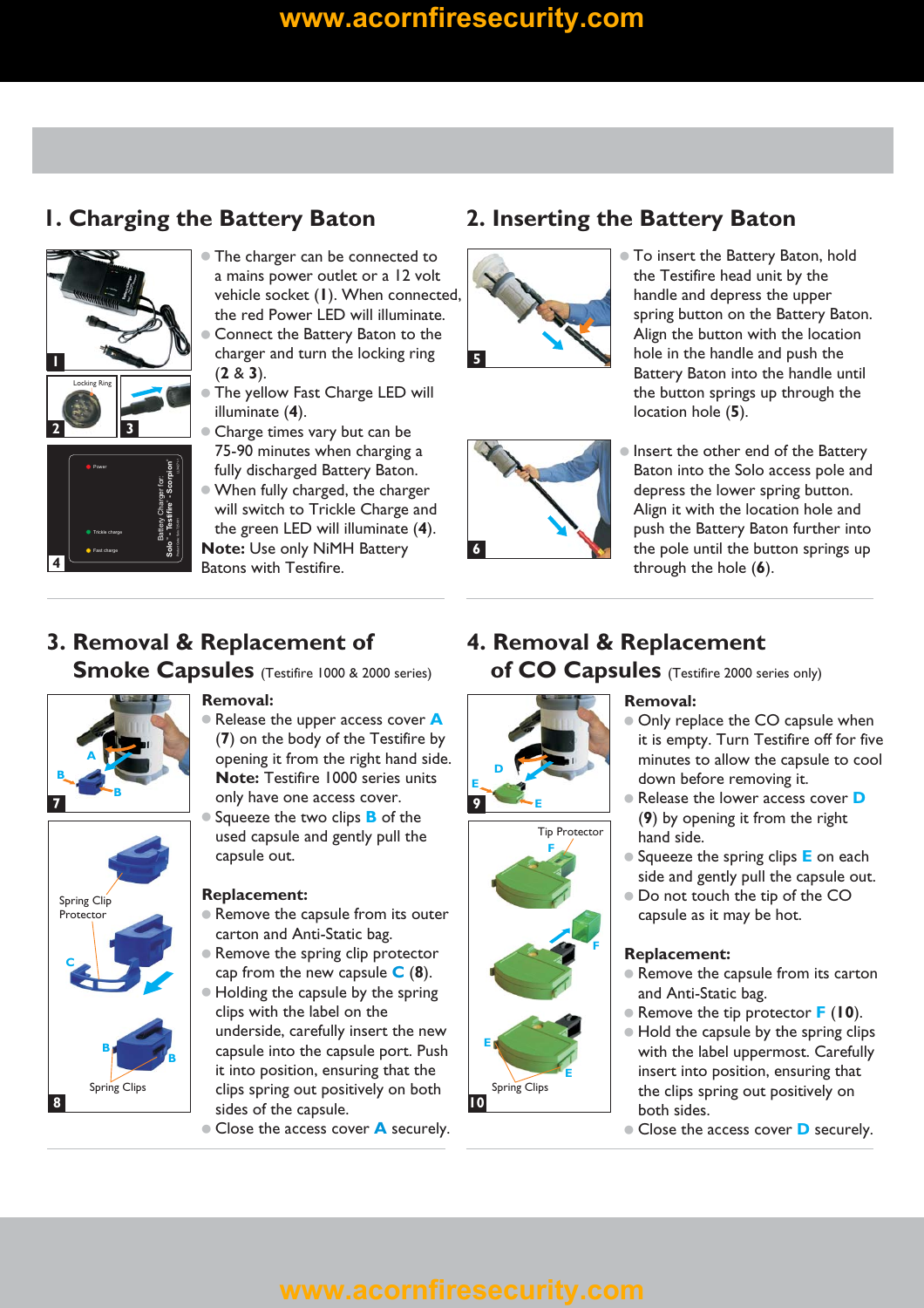### **<www.acornfiresecurity.com>**



# **5. Using the Menus**



Smoke –<br>Heat CO Status Menu **12**

|      | Heat.<br>CO            |
|------|------------------------|
| Menu | Clear<br><b>Status</b> |

- $\bullet$  Using the 'UP' and 'DOWN' menu navigation keys **응** ( **I I** ), you can move the cursor through the 'MAIN' menu. Press the 'ENTER' key **to select** stimuli from the 'MAIN' menu.
- Pressing the 'ESCAPE' key **&** goes back to the 'MAIN' menu, or when a test sequence has been programmed and the 'MAIN' menu is displayed, the 'ESCAPE' key will cancel the programmed test sequence.
- $\bullet$  A 'DOWN' arrow  $\bullet$  on the bottom right of the 'MAIN' menu indicates more options are available below. Use the 'DOWN' key  $\bullet$  on the keypad to move down through the menu. (**12**).
- $\bullet$  The 'UP' arrow  $\blacktriangle$  on the 'MAIN' menu indicates more options available above. Use the 'UP' key  $\bullet$  on the keypad to move up through the menu  $(13).$
- Press the 'LEFT' key **(** on the keypad to go back one menu level.

# **7. Adjusting the Head Angle**



**19**

- Correct head angle adjustment is important. The detector should touch the base of the inner clear cup (**22**).
- $\bullet$ To adjust the head unit hold the body (18) and, pulling gently against the spring, angle the head unit away from the Battery Baton (19). The head unit will lock and remain in that position for testing.

# **6. Turning the Unit On**









- $\bullet$  To turn the unit on, press and hold the red 'ON-OFF key'<sup>O</sup> for 2 seconds ( ). The 'Status' **14** LED will flash slowly green to indicate that the unit is in 'STANDBY' mode.
- The first time the unit is poweredon you will be prompted to select the operating language for your region. Use the 'UP' and 'DOWN' keys  $\bullet$  to navigate and use the 'ENTER' key **to select your** language (**15**).
- $\bullet$  This will display a confirmation screen (**16**). Press the 'MENU' key to confirm or the 'STATUS' key to cancel. The 'MAIN' menu will be displayed.
- After long periods of non-use or when a Smoke Capsule has been replaced, the unit will self-prime at power-on. The 'Preparing for use Please wait' message will be displayed for a short period (17).

# **8. Testing High Profile Detectors**



 $\bullet$  When testing high profile detectors, remove the inner clear cup. Place your finger in the cut-out and carefully lift out the inner cup (20). This will allow the detector to touch the platform (21).





# **<www.acornfiresecurity.com>**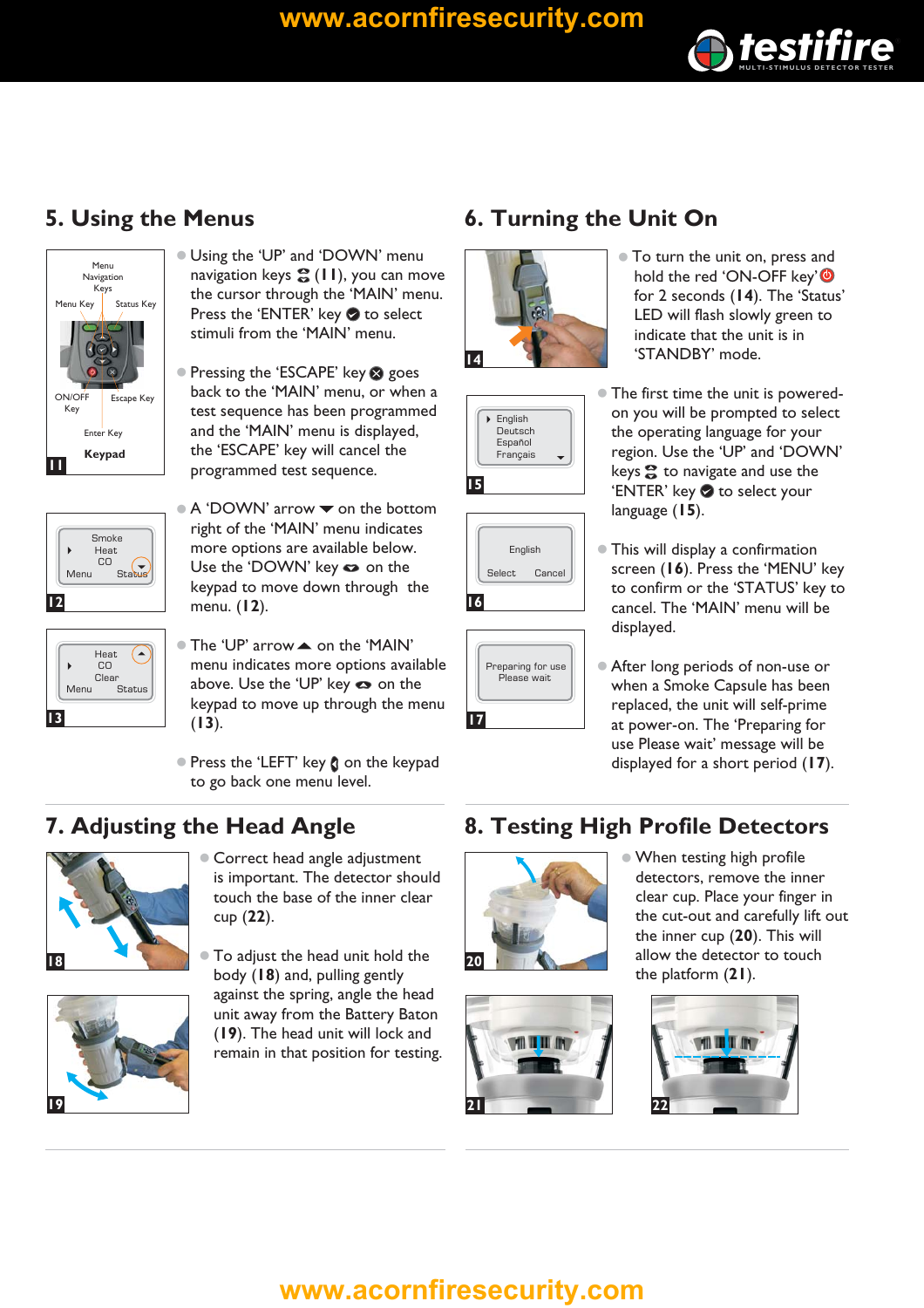

# **Testing a Detector**

### **1. How to Perform a Test**



- To carry out a simple, single stimuli test, use the 'UP' and 'DOWN' keys on the keypad to highlight the stimul us required e.g. 'Smoke' (23).
- $\bullet$  Raise the Testifire head unit up to the detector to be tested, and place it centrally over the detector.
- As the detector enters Testifire, the infrared beam is interrupted by the body of the detector and the chosen test will begin, indicated by the 'Status' LED flashing faster.

Note: It is very important that the detector under test is in the correct position (**22**). Ideally, the bellows should seal against the ceiling surface.

### **2. Simultaneous Testing** (selected tests at the same time)



- simultaneous test (24). In this example, 'Smoke' and 'Heat' are selected as a
- $\bullet$  Move the cursor to 'Smoke' and press the 'ENTER' key '1' will be displayed alongside 'Smoke'.
- Move the cursor to 'Heat' and press the 'ENTER' key '2' will be displayed alongside 'Heat'. Press 'ENTER' once more to display '1' alongside 'Heat'.
- Repeat the above as required for additional stimuli.
- $\bullet$  To delete a test setup, use the 'ESCAPE' key  $\bullet$  .

### **3. Sequential Testing** (selected tests, one after another)



- In this example, 'Smoke', 'Heat' and 'CO' are selected as a sequential test (25).
- $\bullet$  Move the cursor to 'Smoke' and press the 'ENTER' key '1' will be displayed alongside 'Smoke'.
- Move the cursor to 'Heat' and press the 'ENTER' key '2' will be displayed alongside 'Heat'.
- Move the cursor to 'CO' and press the 'ENTER' key '3' will be displayed alongside 'CO'.
- To delete a test setup, use the 'ESCAPE' key <sup>3</sup>.
- **1. Programme the tests:** Smoke 1 Heat 1
- **2. Raise Testifire over the detector:** 'Smoke' and 'Heat' are tested at the same time as test '1'
- **3. Lower Testifire from the detector:** The test is completed and ready to test another detector in the same way.



- **1. Programme the tests:** Smoke 1 CO<sub>3</sub>
- 2. Raise Testifire over the detector: 'Smoke' is tested as test '1'
- **3. Lower for 2-10 seconds, then raise Testifire again:** 'Heat' is tested as test '2'.
- **4. Lower for 2-10 seconds, then raise Testifire again:** 'CO' is tested as test '3'.
- The test is completed and ready to test another detector in the same way. **5. Lower Testifire:**

### **4. Combined Simultaneous and Sequential Testing**



- In this example, 'Smoke' and 'Heat' are combined as a simultaneous test followed by 'CO' (26).
- $\bullet$  'Heat' and 'Smoke' can be combined as the first operation, followed by a 'CO' test. **Note:** you will need to lower the head unit between each test.
- $\bullet$  To delete a test setup, use the 'ESCAPE' key  $\bullet$ .

Using these methods, you can programme Testifire to combine tests and continue in sequence.

In this example 'Smoke' and 'Heat' are tested together as test '1' and then  $'CO'$  is tested as test  $'2'.$ 

**Note:** 'Clear' (clearing) can also be selected in any of the above operations.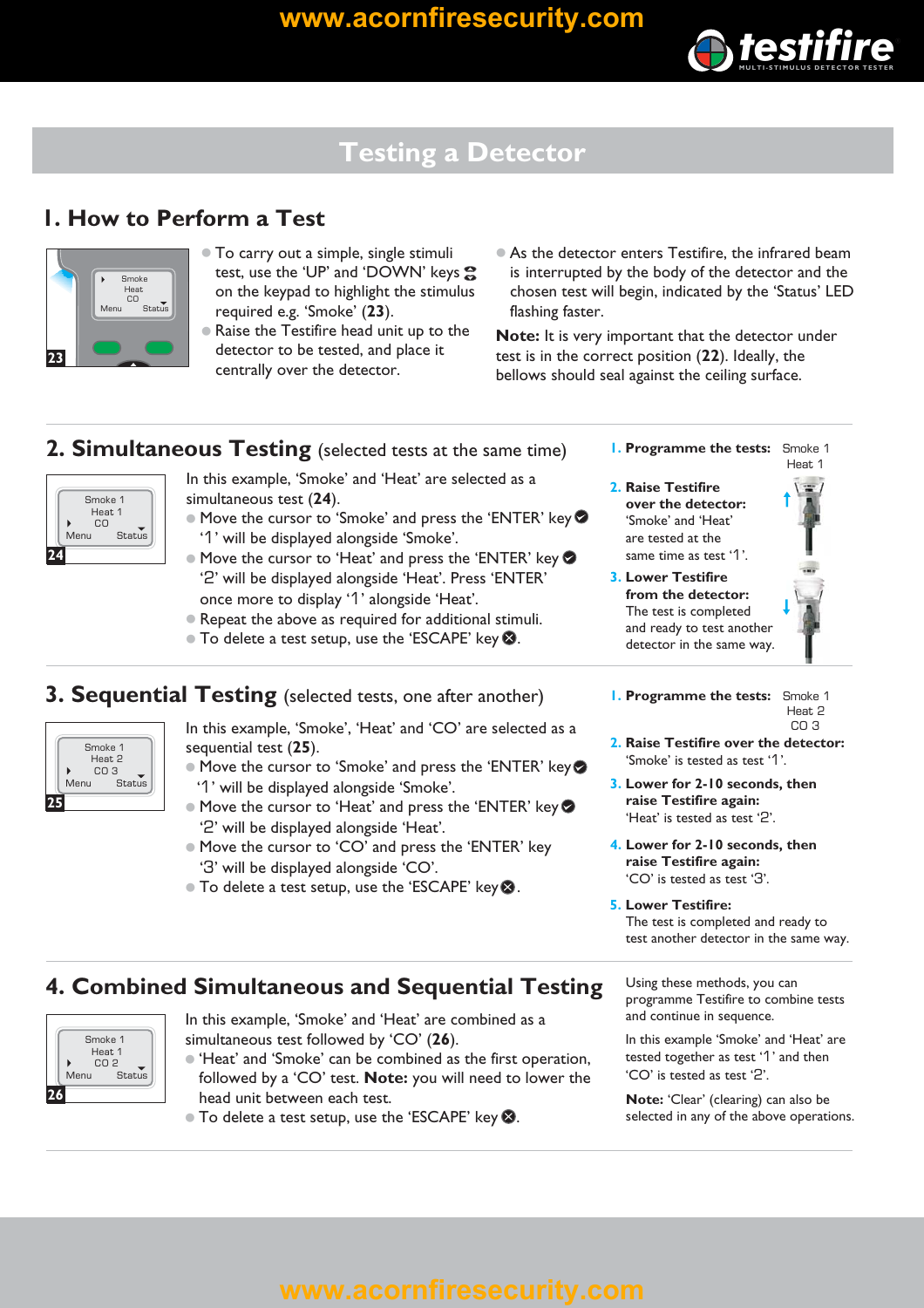

# **Indicating LED Reference Chart**

### **'Test Type' LED 'Status' LED**







# Smoke 1<br>Heat 1  $CD<sub>g</sub>$ Meni Menu Status







**Blue Solid**

**Red Solid**

**Green Solid**

CO Test in progress

**Red/Blue/Green Alternating**

Smoke, Heat and CO test in progress at the

(Simultaneous Testing)

Heat Test in progress



**Green Slow Flashing**

'STANDBY' Mode

**Green Fast Flashing**

'OPERATIONAL' Mode (test in progress)

**Red Flashing** (slow red flashing in 'STANDBY' mode or fast red flashing in operation)

Battery needs charging - Testifire still operational



### **Alternating Red/Green Flashing**

'TIME OUT' Indication (after 2 minutes of continuous testing on one stimulus or combination of stimuli)

### **Red Solid**

Error - see message on display *(refer to User Manual for a complete list of Indicating LED Error Messages)*

### **Green Solid**

CO Cooling (Status LED 'blips' red or green. The next test will start when the capsule has cooled sufficiently)

### **Alternating Red and Green fast flashes with long gaps**

"CO Cooling phase" - Indication after a CO test has been carried out. Further CO test cannot be carried out until Status LED shows "STANDBY" mode.

### **Blue Solid/ then Red/Green Alternating** 'Test in progress' portion of Smoke, then Heat & CO combined testing

same time

**Not Illuminated** (Sequential Testing)

Clearing mode in operation





# **<www.acornfiresecurity.com>**